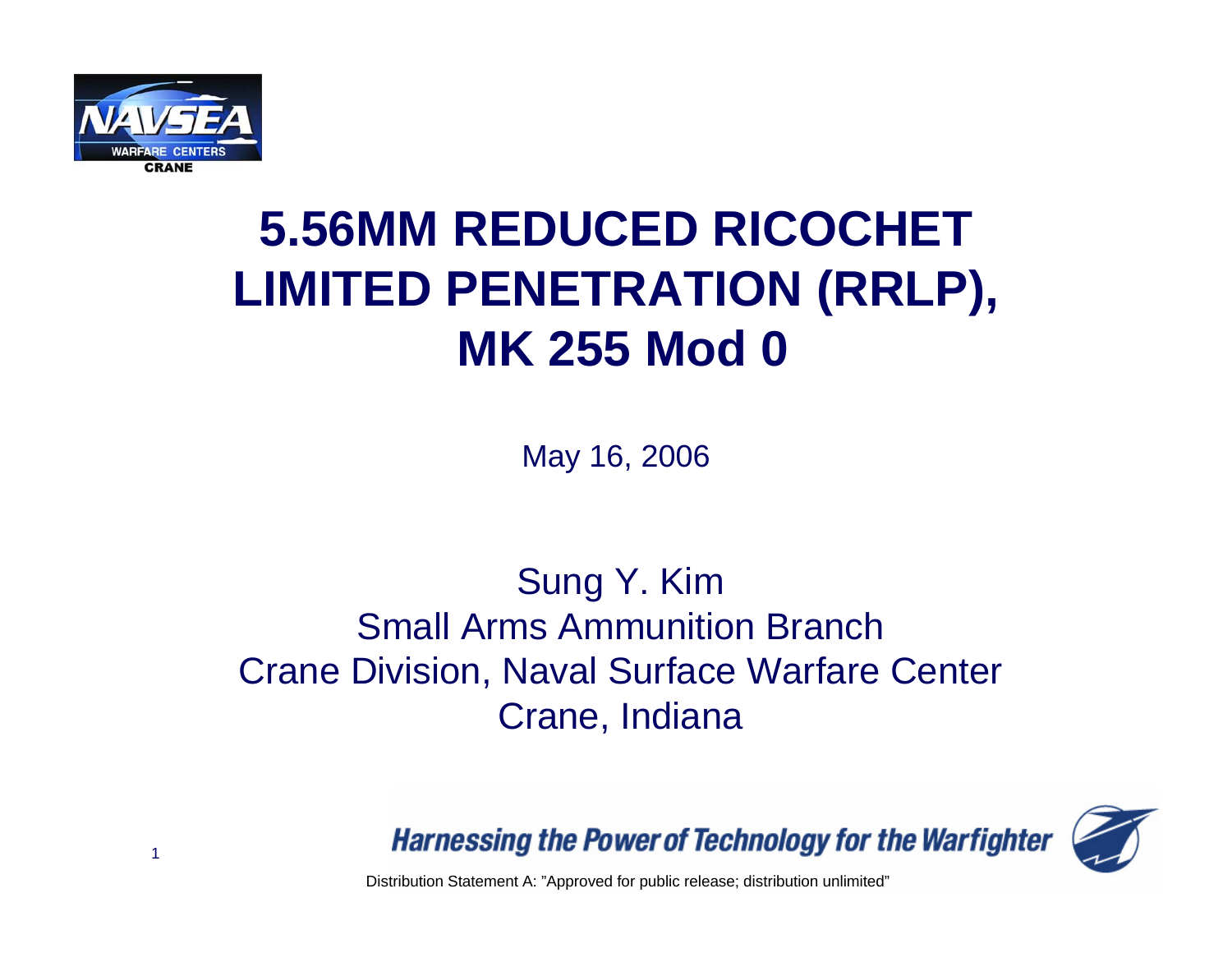

- **BACKGROUND/HISTORY**
- **CARTRIDGE DESCRIPTION**
- **CARTRIDGE SALIENT CHARACTERISTICS**
- **CURRENT STATUS**

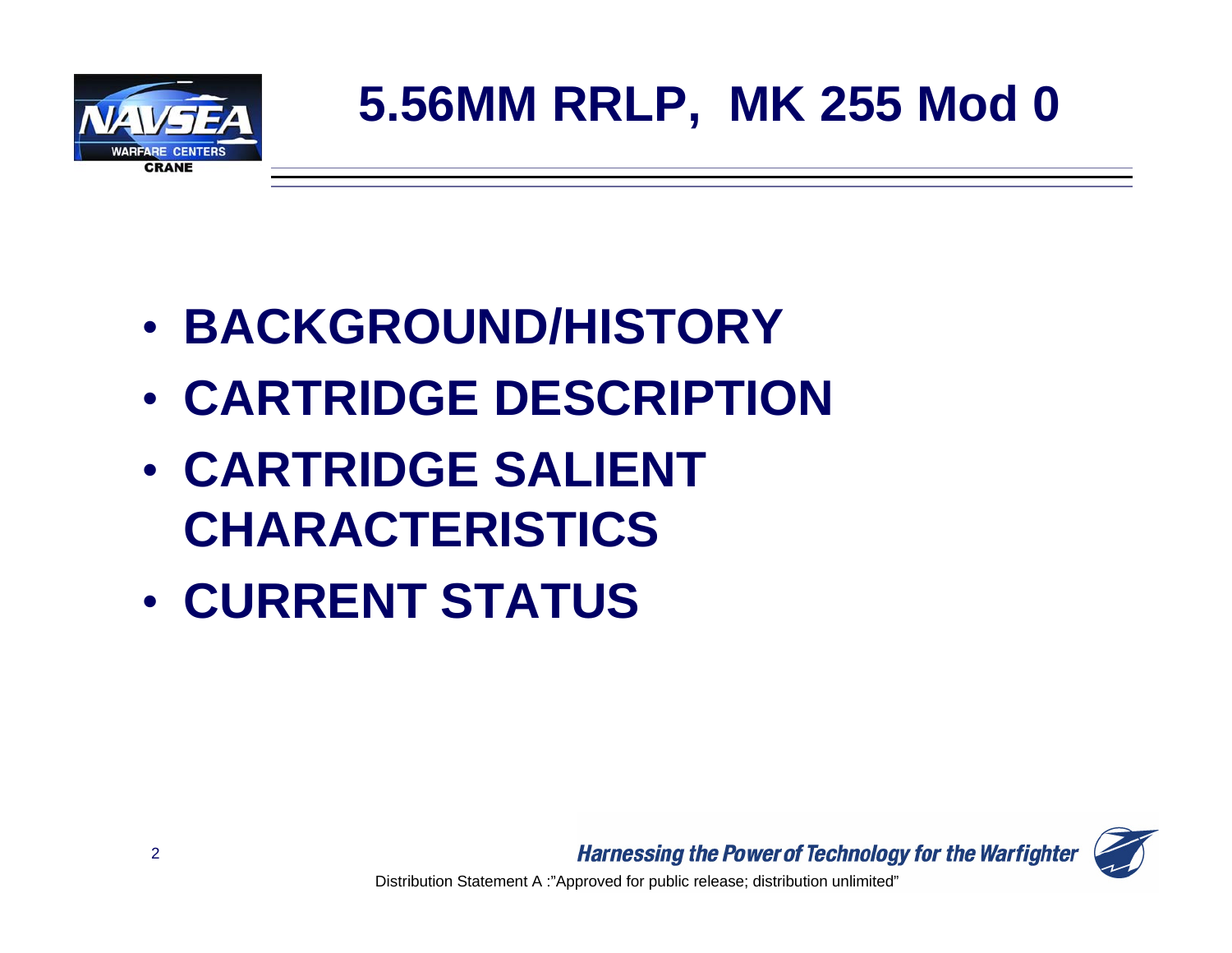

## **BACKGROUND/HISTORY**

- **SPECWARCOM Finalized Joint Operational Requirements Document (JORD) for Frangible Ammunition (April 98)**
	- ¾**Based on existing frangible technology and operational requirements**
- **JORD was reviewed by other USSOCOM activities**
- **USSOCOM Approved JORD (Aug 98)**

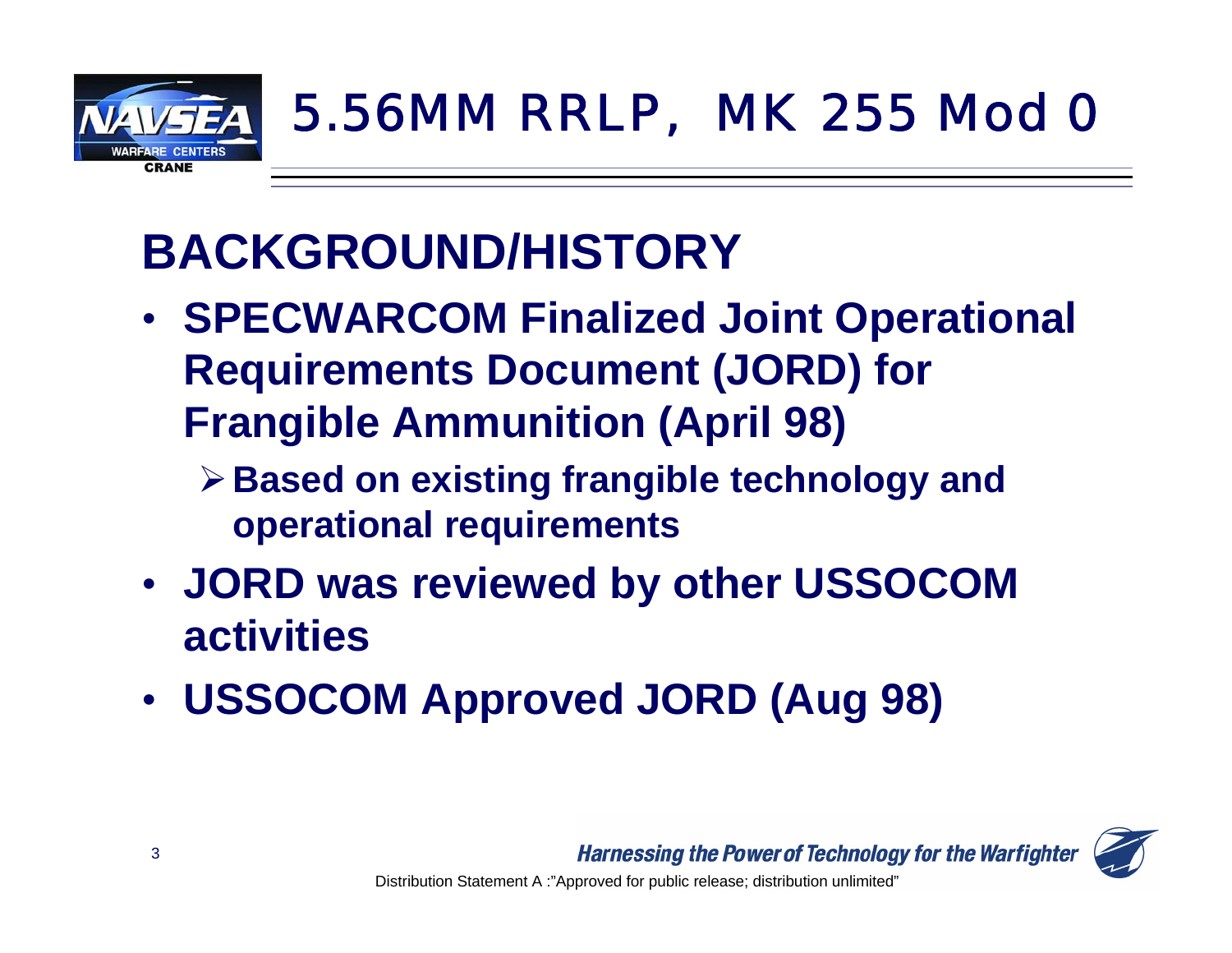

## **BACKGROUND/HISTORY (cont)**

- **One round, two missions**
	- ¾**Training**
	- ¾**Operational**
- **Be used for**
	- ¾**Close Quarter Battle (CQB)**
	- ¾ **Military operation in Urban Terrain (MOUT)**
	- ¾**Visit Board Search and Seizure (VBSS)**
	- ¾**Counter-Narcotics (CN) Operation**

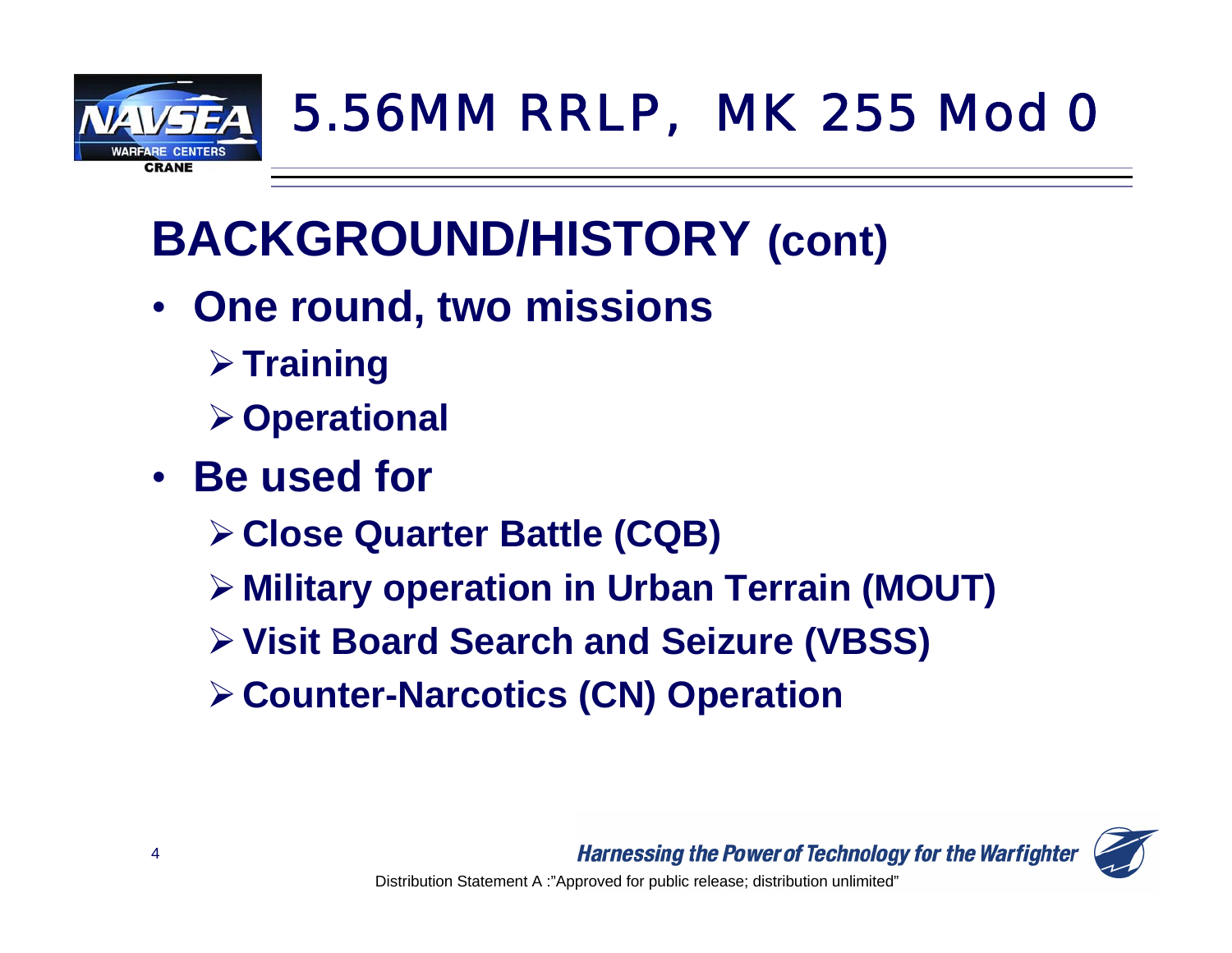

## **BACKGROUND/HISTORY (cont)**

- **Initial Specification**
	- ¾ **Minimal damage to training facility**
	- ¾**Eliminate lead/toxic accumulation within the training facility**
	- ¾**Eliminate lead/toxic emission from projectile and primer**
	- ¾**Reduce ricochet hazard/No reverse splatter**
	- ¾ **Must be lethal**
	- ¾**Be accurate (100Meters)**
	- ¾ **Must be waterproofed**
	- ¾**Ballistic match to the M855**

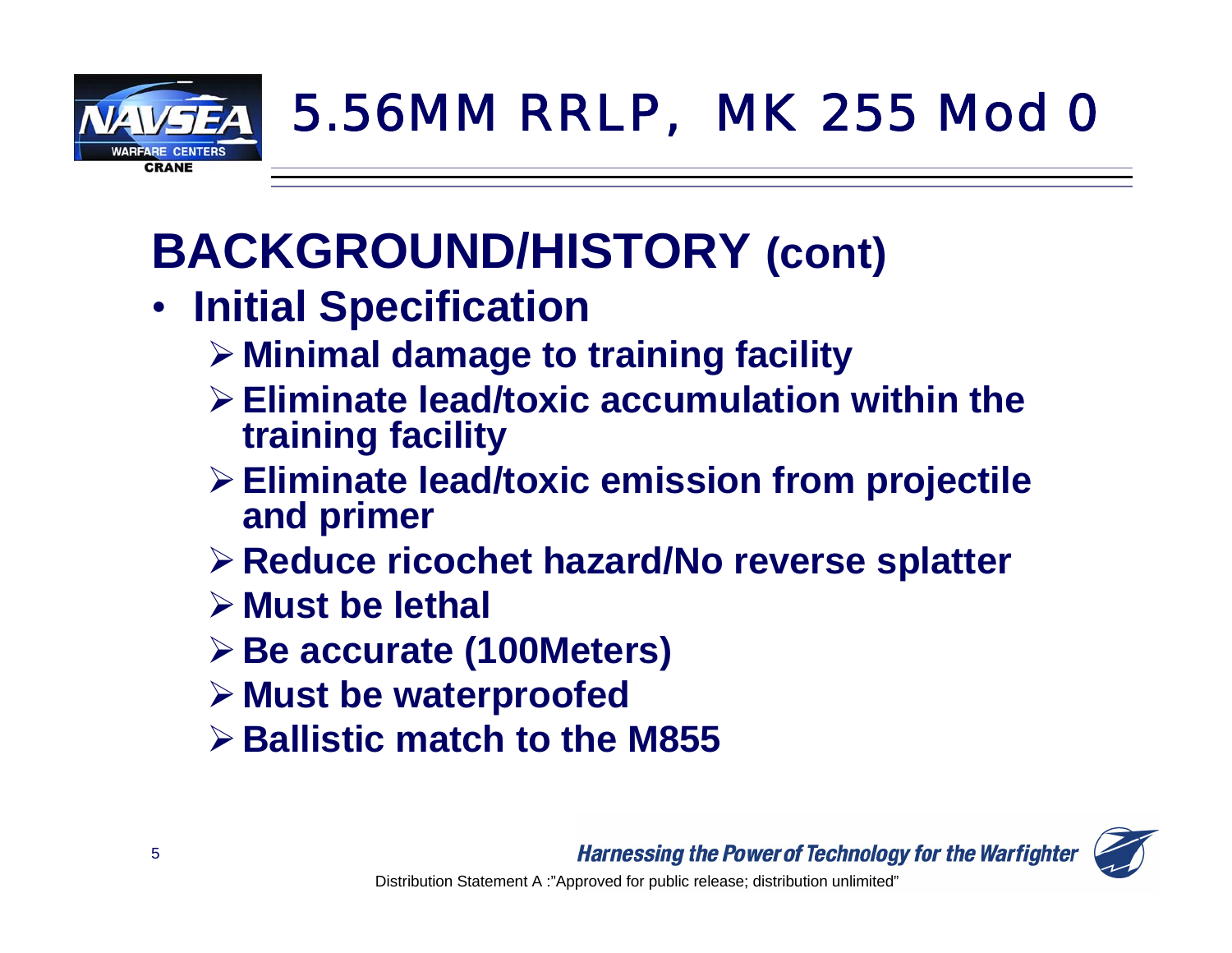

## **BACKGROUND/HISTORY (cont)**

- • **NSWC, Crane evaluated production samples to determine if any commercially available cartridges could meet the JORD requirements**
	- ¾**None of the cartridge types met all Operational Requirements**
	- ¾**Acceptable function and reliability**
	- ¾**Deficiencies:**
		- **Over penetration on hard target**
		- **Accuracy**
		- **Primer sensitivity**
		- **Waterproof**
		- **Lethality**

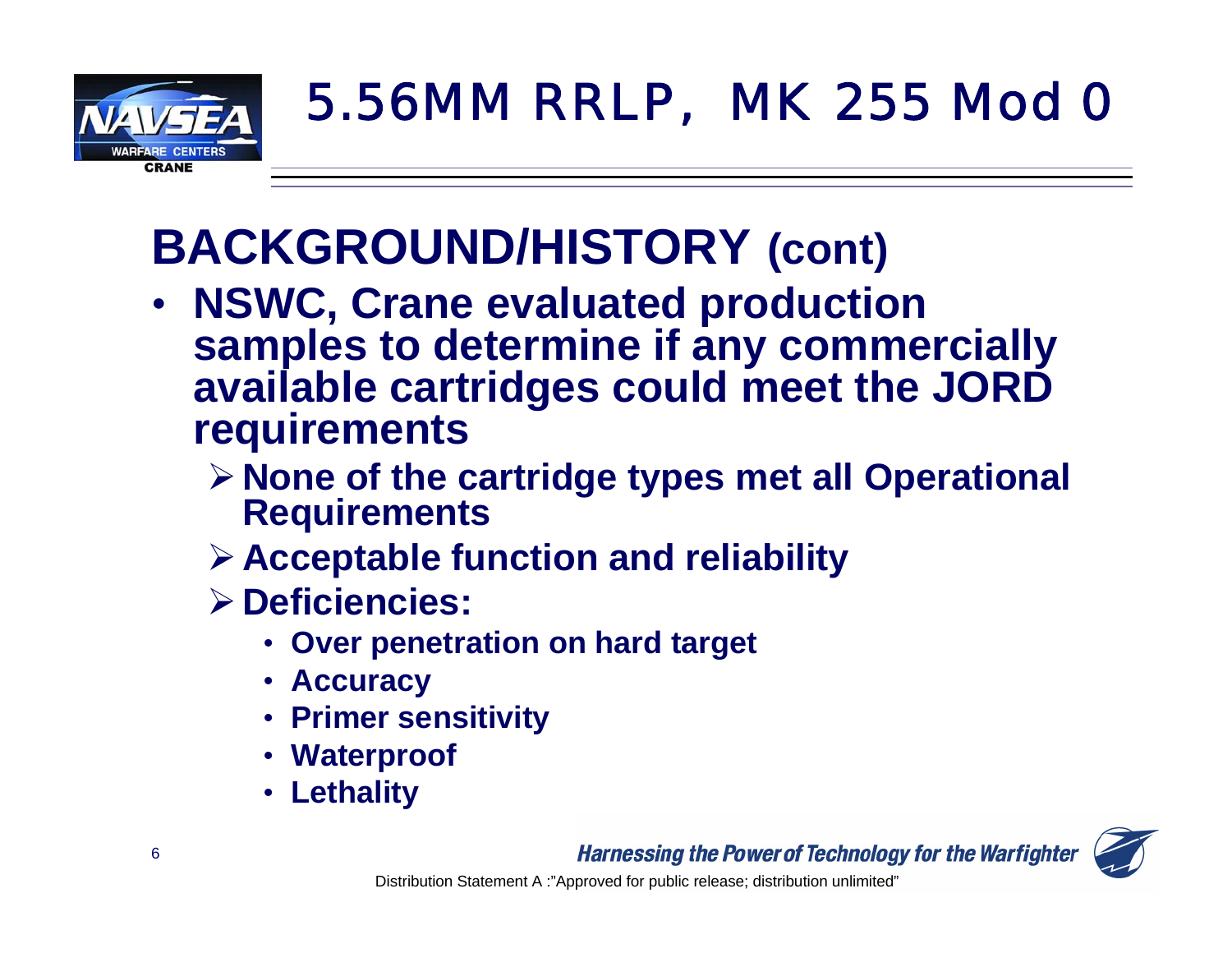

## **BACKGROUND/HISTORY (cont)**

- **SPECWARCOM funded Crane Navy to develop cartridge**
	- ¾**Changed nomenclature from "frangible" to "Reduced Ricochet Limited Penetration"**
	- ¾ **Modified Initial Specification**
		- **Emphasized waterproof, accuracy, lethality and no backstop penetration (3/8" AR500 steel plate)**
		- **Included 10 inch barreled M4A1 carbine requirement**
		- **Dropped lead-free primer requirement**
	- ¾**Awarded 5 Year IDIQ Contract to Black Hills Ammunition**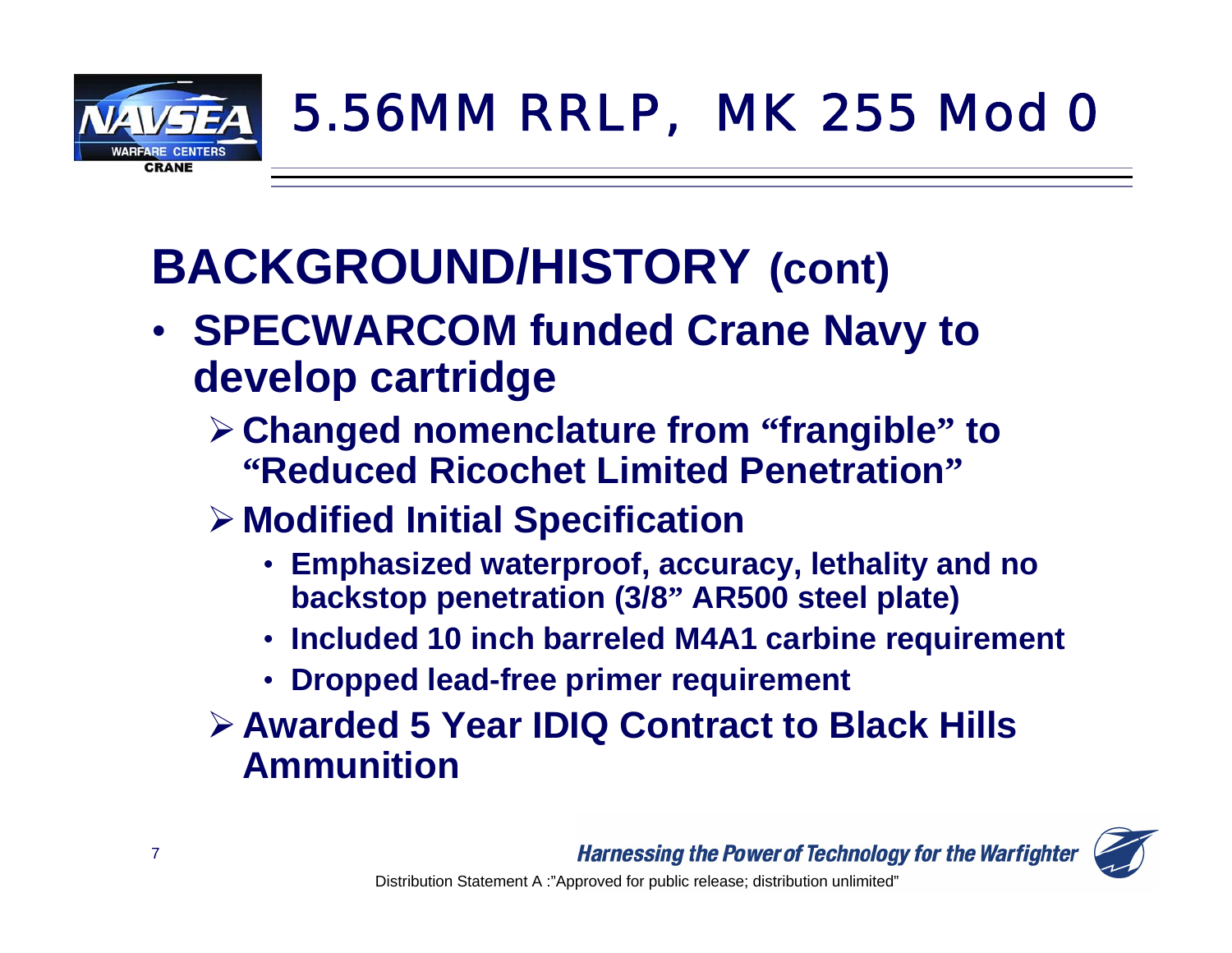

# **CARTRIDGEDESCRIPTION**

- **62 grain jacketed frangible projectile – Copper/polymer composite core**
- **Winchester cartridge case that meets M855 specification**
- **Standard military No. 41 primer**
- **Western C1700 propellant**



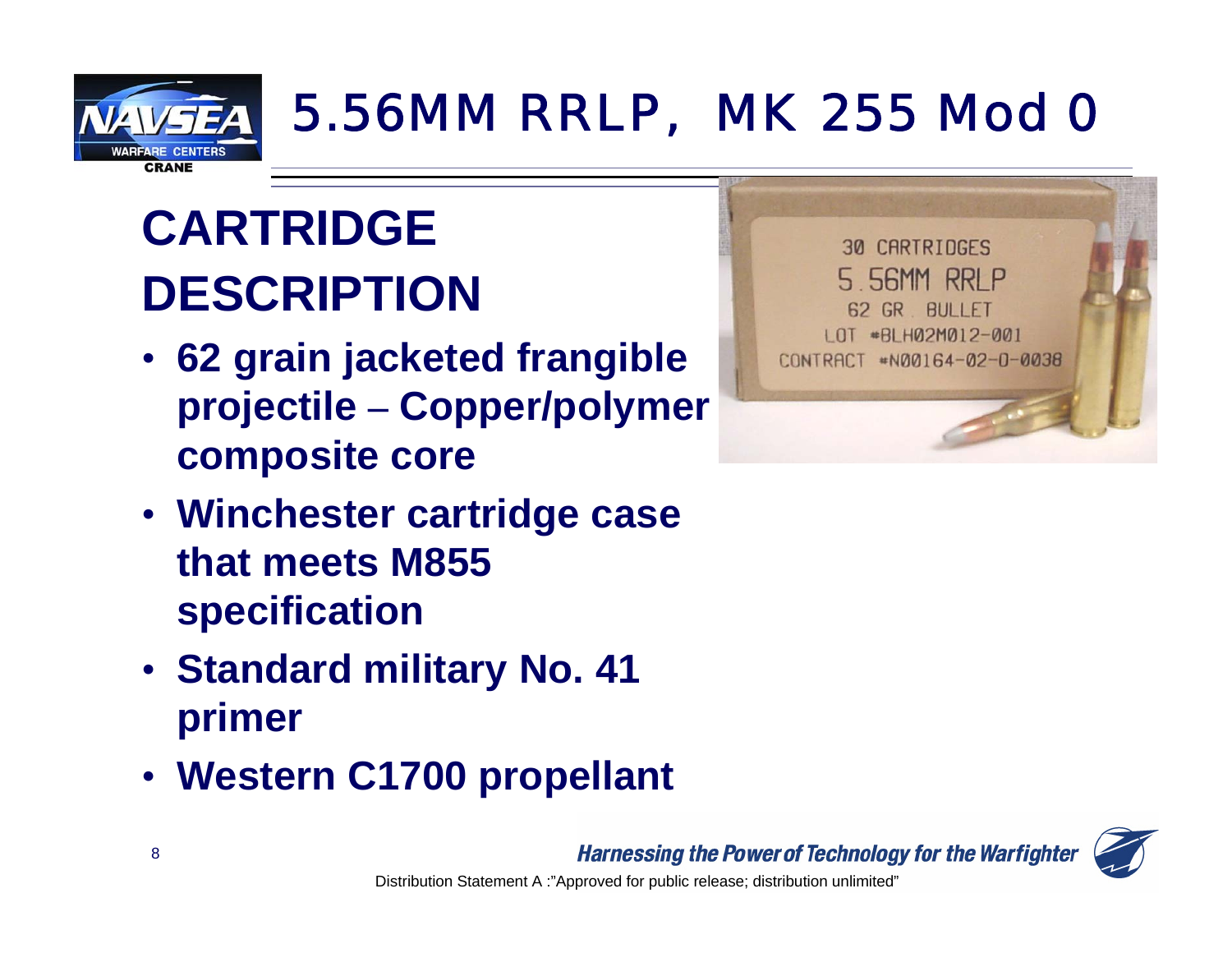

## **Cartridge Salient Characteristics**

- **Chamber & Port pressures meet that of M855**
- $\bullet$ **Accuracy – less than 2 in. ES at 100 yards.**





**Harnessing the Power of Technology for the Warfighter** Distribution Statement A :"Approved for public release; distribution unlimited"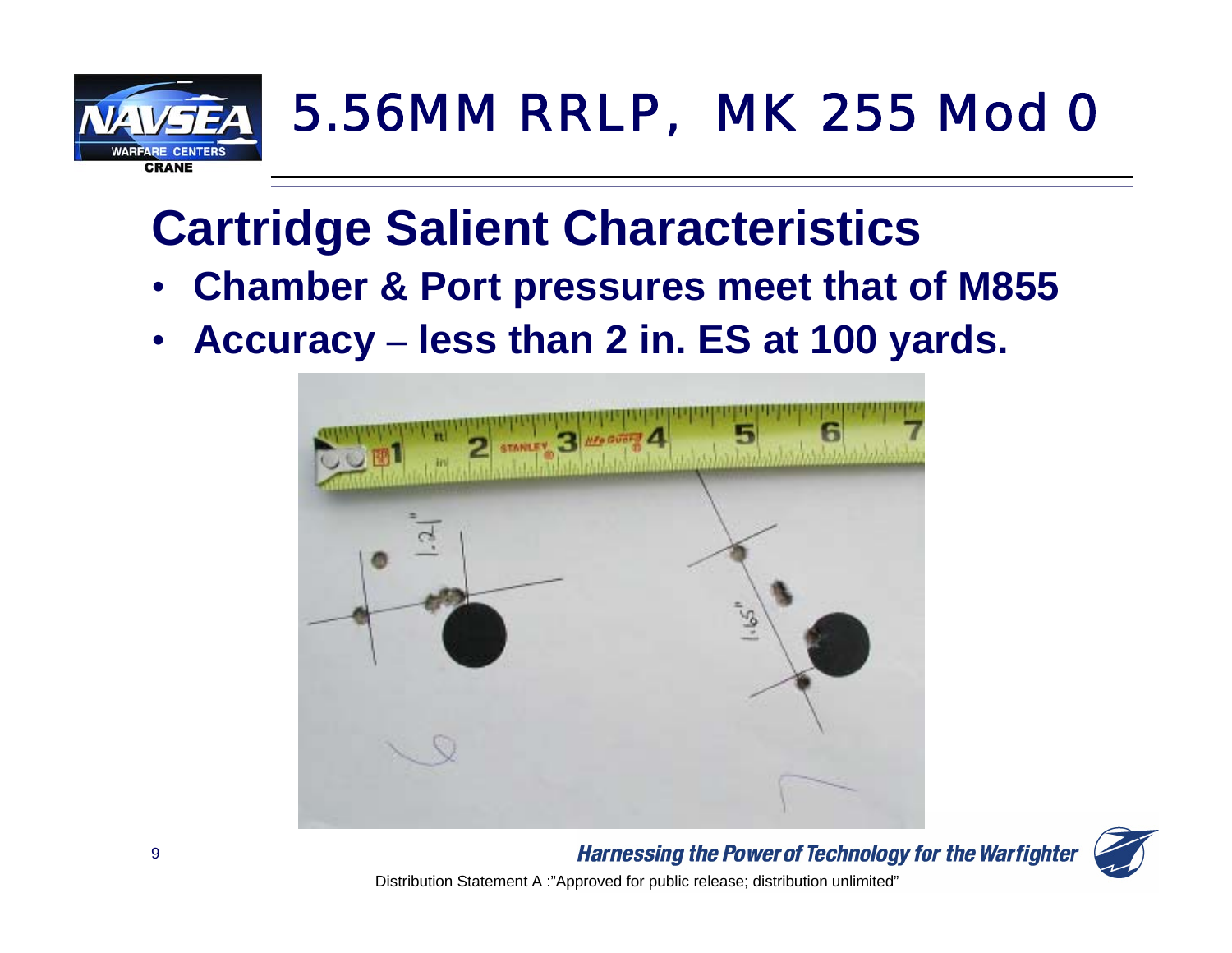

## **Cartridge Salient Characteristics**

- **Waterproof**
	- ¾**No water intrusion after the cartridge was subjected to 28-31 psig water pressure for 115- 125 minutes.**
- **Ricochet Fragments**
	- ¾**No fragments penetrated deeper than 2.5" into 10% (by weight) Ballistic Gelatin after 45<sup>º</sup> impact on AR500 steel plate located 15 ft. from the muzzle**
- **Reverse Splatter**
	- ¾**No reverse splatter toward the shooter position from AR500 steel plate 15 ft. away from the muzzle**

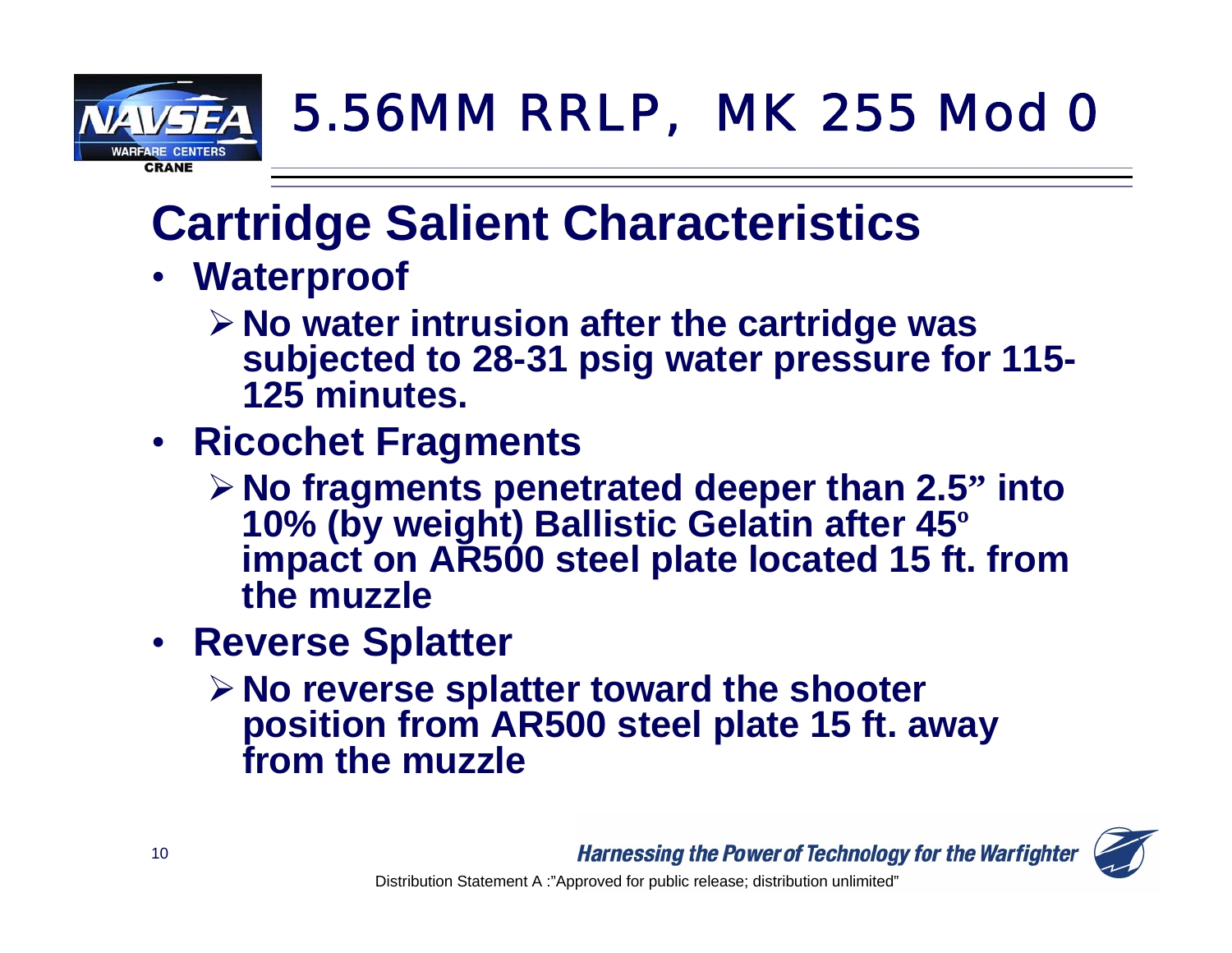

## **Cartridge Salient Characteristics (cont)**

- • **Lethality @ 15 ft.**
	- ¾**10% Ordnance Ballistic Gelatin**
	- ¾**Initial yaw; 2 in. max.**
	- ¾**Temporary cavity length; 6 in. min.**
	- ¾**Temporary cavity diameter; 3 in. min.**
	- ¾**Temporary cavity diameter location; 3 to 6 in.**
	- ¾**Number of fragments weighing 1 grain or more; 5 min.**
	- ¾**At least 50% of the fragments should be 7 in. or deeper**
	- ¾ **Maximum penetration depth should be 13 in. or deeper**

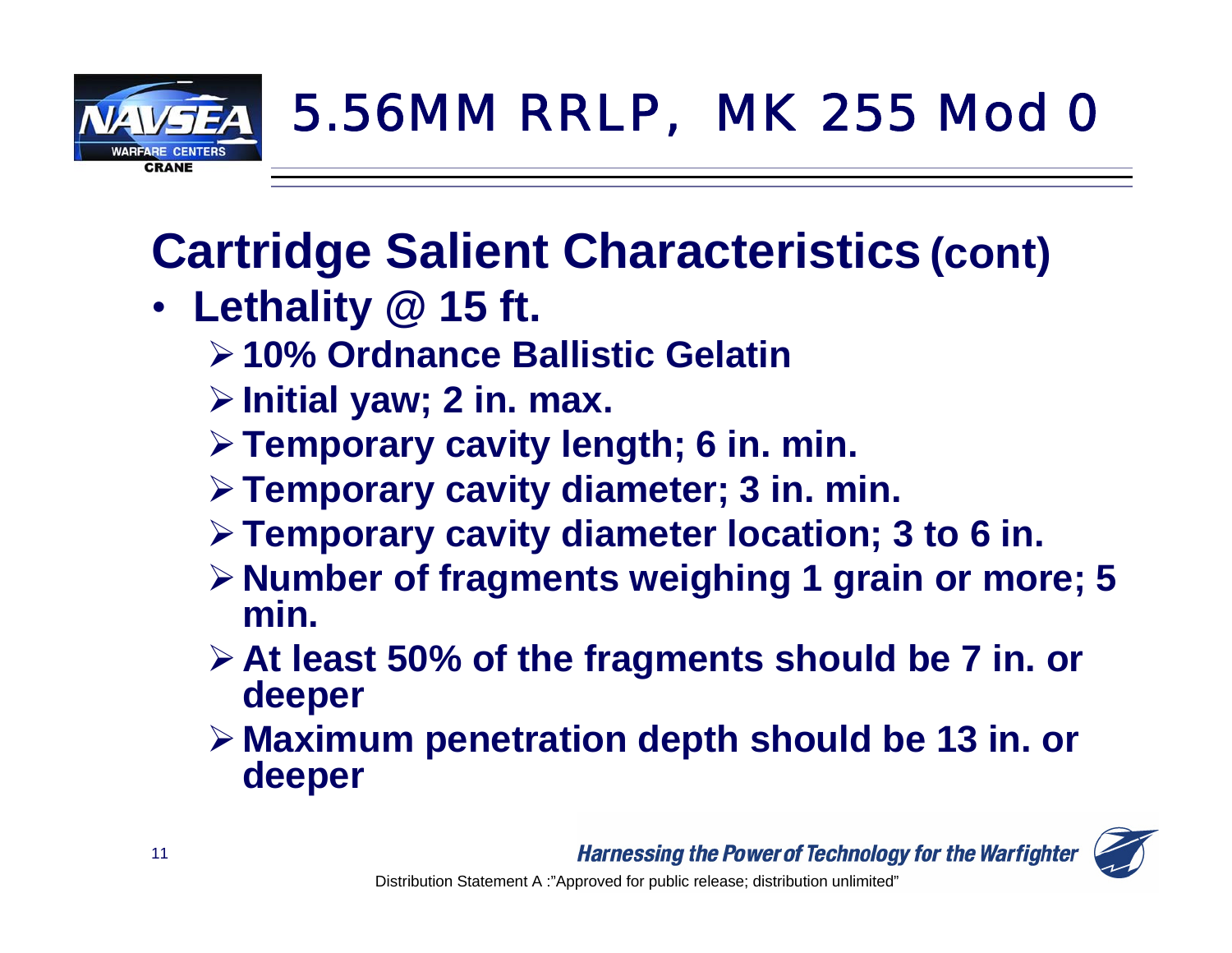

#### **Cartridge Salient Characteristics (cont)** •**10% Ordnance Ballistic Gelatin Penetration**





**Harnessing the Power of Technology for the Warfighter** 

Distribution Statement A :"Approved for public release; distribution unlimited"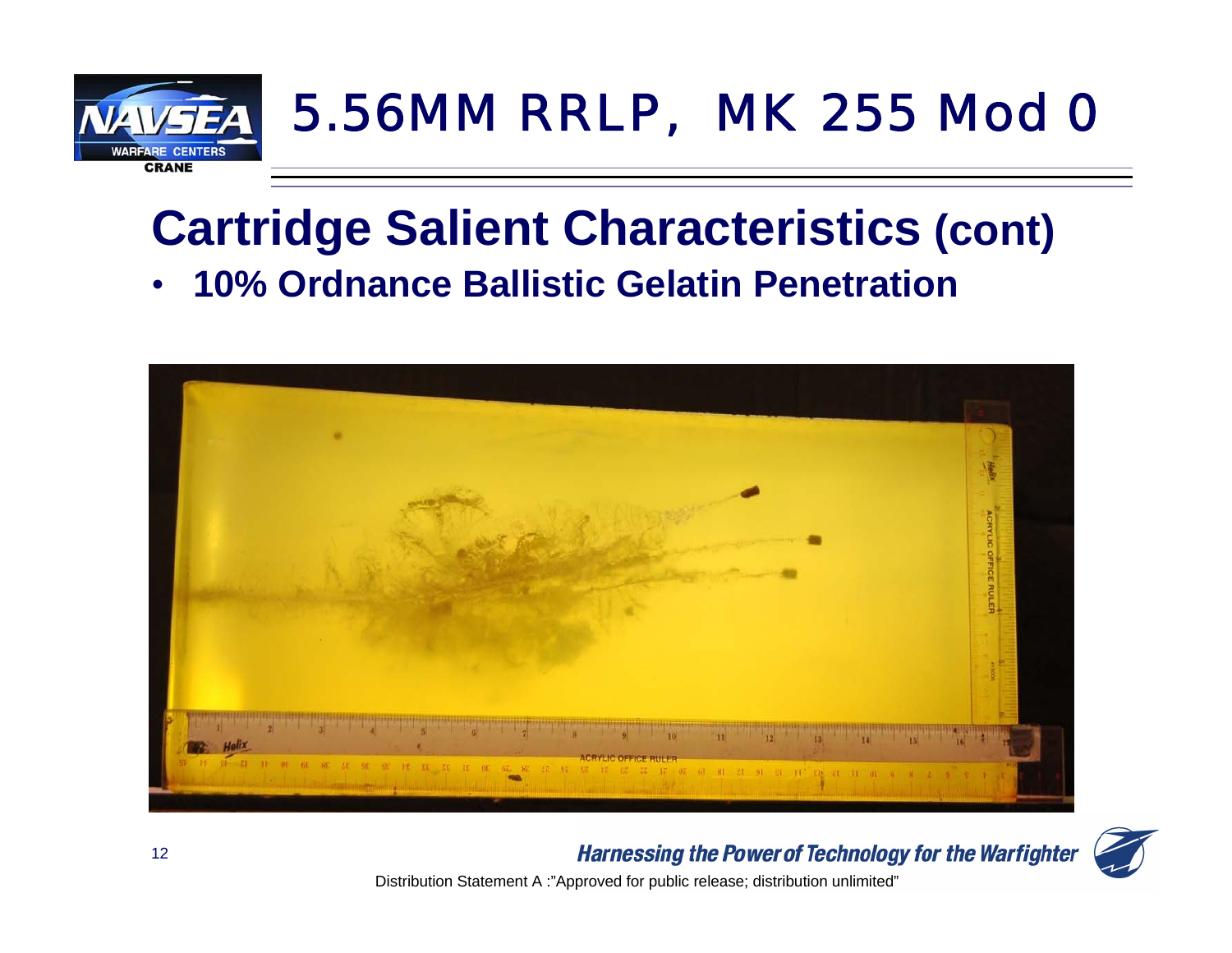

## **Cartridge Salient Characteristics (cont)**

- **AR500 Steel Plate Penetration**
	- ¾ **Muzzle to impact was maintained at 3 feet**
	- ¾ **Multiple shots within a 0.75 in. diameter area**
	- ¾ **No penetration occurred after 50 rounds using Mk 18 Mod 0**
	- ¾ **Penetration occurred from 25 rounds to 50+ rounds using M4A1 Carbine**